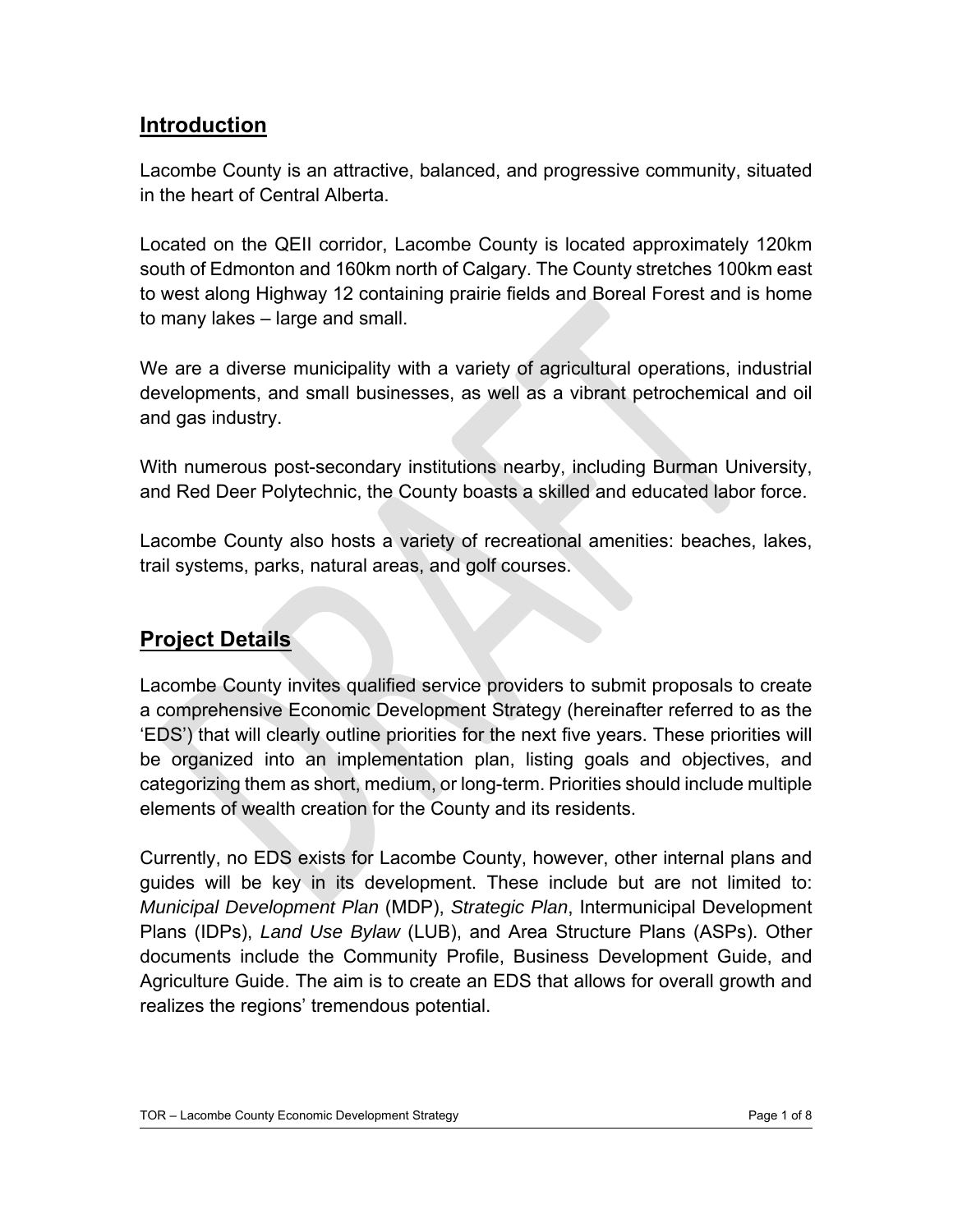The EDS will be a five-year plan, that will provide a clear direction and expected outcomes based on the consultation process as well as a measure of flexibility. The final EDS must be endorsed by Council and will be implemented by staff. It requires regular review and updating to ensure that it remains relevant.

## **Project Administration**

#### **Project Manager**

The Lacombe County Economic Development Officer will act as the project manager, supported by the Director of Planning Services and administrative staff.

#### **Consultant(s)**

Based on the scope of the work plan, the expertise and professional services of a consultant(s) will be required to effectively facilitate the project and produce a final document. The successful consultant(s) will complete an EDS factoring input from all stakeholders, Council, and the public into decision making.

#### **Scope**

Identify opportunities to support and grow existing business, attract new investment, increase the number of available jobs that will appeal to skilled workers, thereby increasing the overall population and wealth generation of the County and its residents.

## **Objectives**

The EDS will include input from Lacombe County residents, businesses, Council members, and other stakeholders. The engagement and consultation process will serve to shape the overall direction of the project.

The EDS will include but is not limited to the following requirements:

1. A full review of County documents, plans, and guides as listed in Appendix A.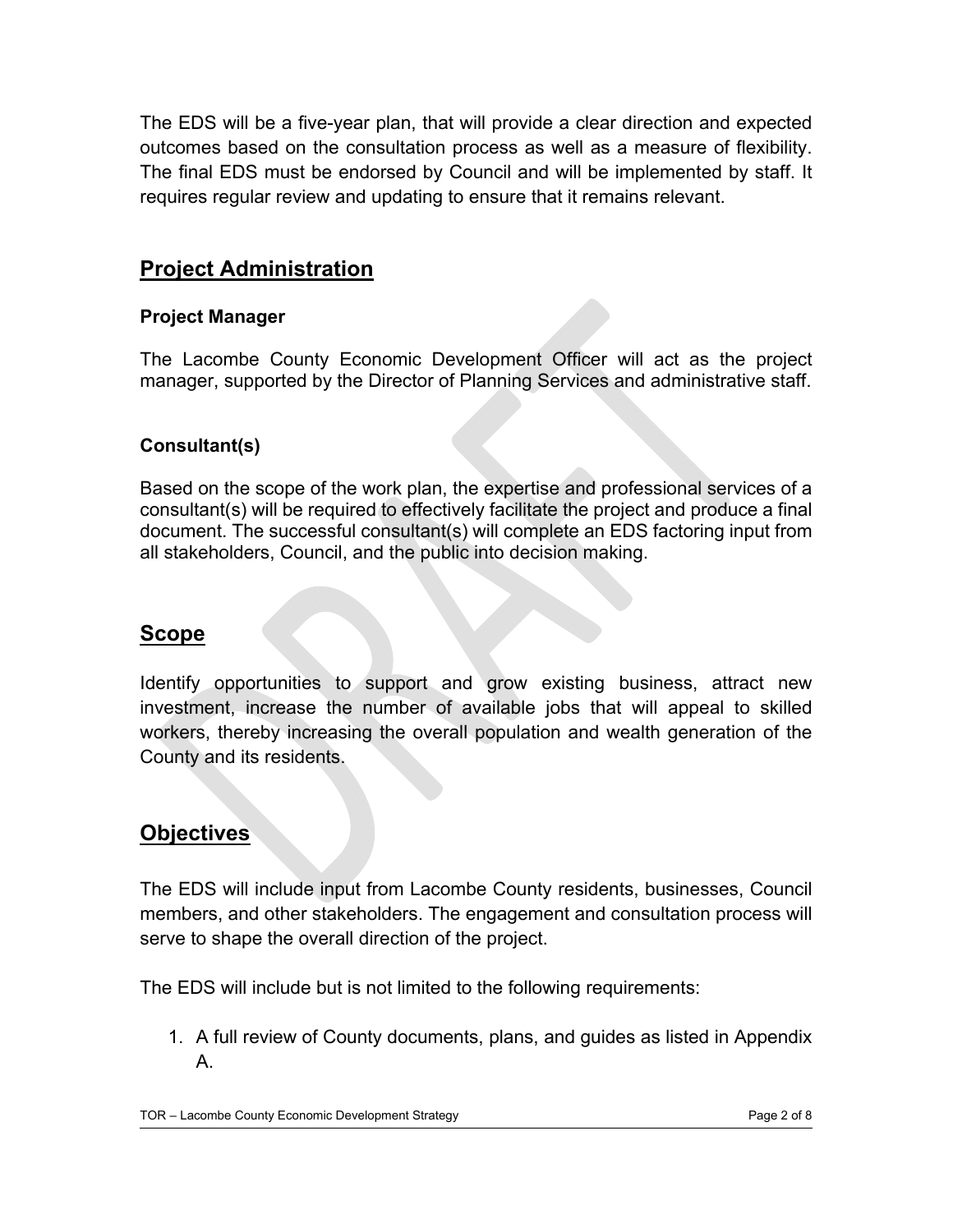- 2. A visit to Lacombe County and tour with key staff.
- 3. The completion of a SOARR analysis (strengths, opportunities, aspirations, risks, results).
- 4. In-depth consultations with identified stakeholders, Council, business community, and County residents.
- 5. Identification of short-term, medium-term, and long-term priorities and outcomes that will shape Lacombe County's activity for the next five  $\left(5\right)$ years.
- 6. Measurable goals, actions, and timelines that will allow Council and staff to effectively gauge success.

## **Communication and Public Consultation**

This project will require a robust consultation process. The public and all stakeholders must be informed of the intended process and invited to participate in the creation of the EDS at appropriate intervals. According to the County's Participation Policy for the Public, Policy AC(40), the levels of engagement used will be to inform, consult and involve stakeholders and the public. The tools of engagement used will include: to *inform*, traditional and social media and open houses; to *consult*: one on one interviews, surveys, and public meetings; to *involve*: focus groups and workshops. Media will include Lacombe County News, County website and social media accounts, news releases, and local media outlets.

## **Process Outline**

The steps involved in the creation of the EDS are outlined below. They are subject to further refinement as the work progresses.

#### **Step 1: Approval by Council to Move Forward**

The proposed Terms of Reference will be taken to Council for endorsement. The Project Manager will:

- Identify relevant plans, studies, and guides for review; and
- Establish a list of stakeholders to be consulted/involved throughout the process.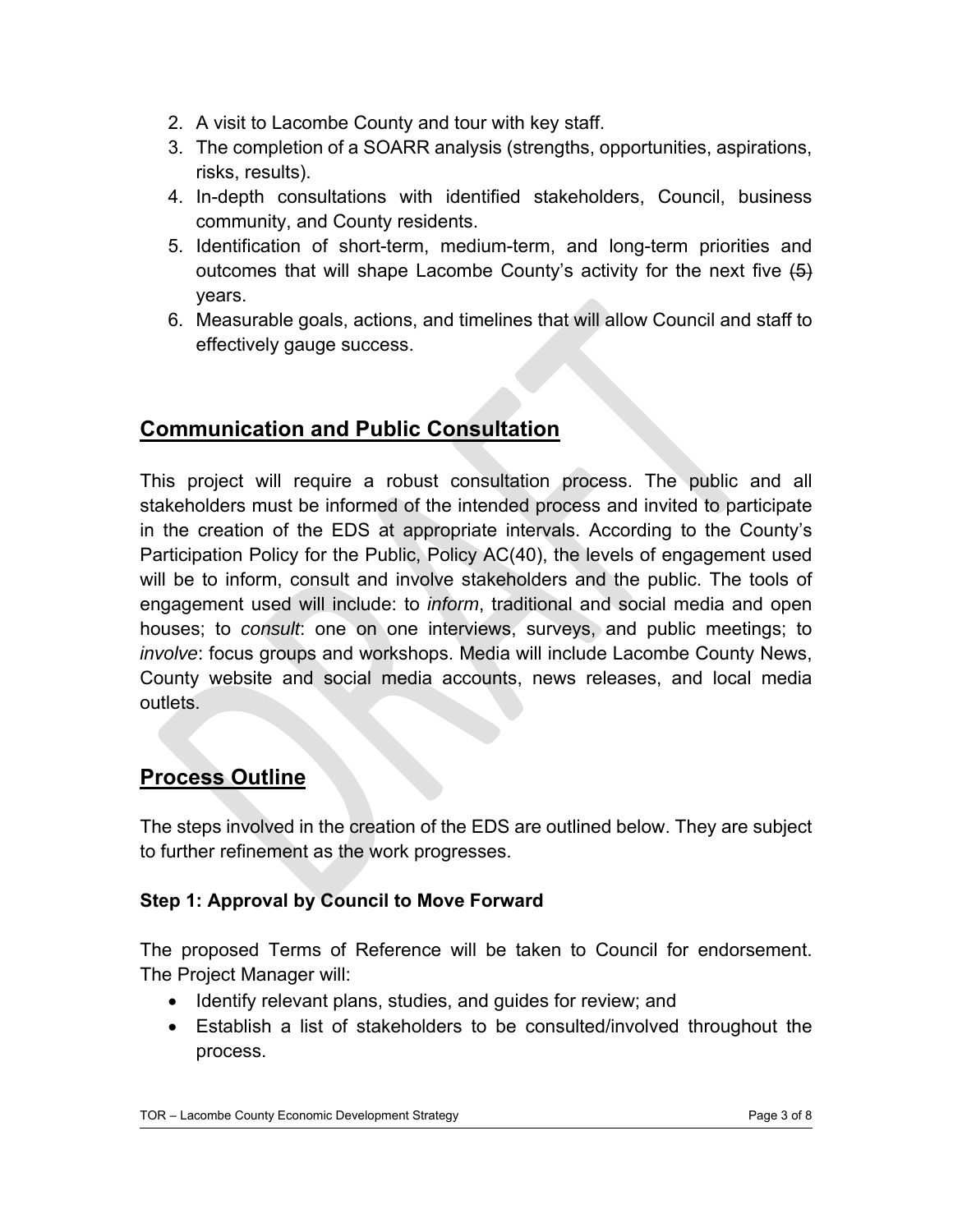#### **Step 2: Request for Proposals**

An RFP will then be undertaken. Upon review of submitted proposals, County Administration will select the top two or three proposals. Those firms will be invited to present to Council for consideration, and Council will make the final decision to award the contract.

#### **Step 3: Project Launch**

Upon endorsement of the Terms of Reference by Council and selection of a consultant(s), the Project Manager will arrange for a public announcement to be placed in the *Lacombe County News* and on the County website and social media accounts. The announcement will outline the purpose of the EDS and provide a summary of the proposed planning process, highlighting the opportunities for public input.

#### **Step 4: Background Information and Report**

Under the direction of the Project Manager, the Consultant(s) will complete a review of all relevant statutory and non-statutory plans, studies, and guides (as outlined in Appendix A). The Consultant(s) will also participate in a community visit with appropriate staff.

Following the review and community visit, Consultants will complete a SOARR analysis to indicate the strengths, opportunities, aspirations, risks, and (desired) results. The SOARR analysis will be included in the Background Report.

#### **Step 5: Public Consultation**

The public consultation strategy will include an open house, one-on-one interviews, focus groups, and surveys.

The Open House event will offer the public an opportunity to view summarized items from the background report in presentation format and provide feedback on the findings and share possible strategy elements

Interviews will be conducted with one business representative from each Division, plus other key industry contacts, government or non-governmental agencies as determined by the Project Manager for a total of 12 one-on-one meetings.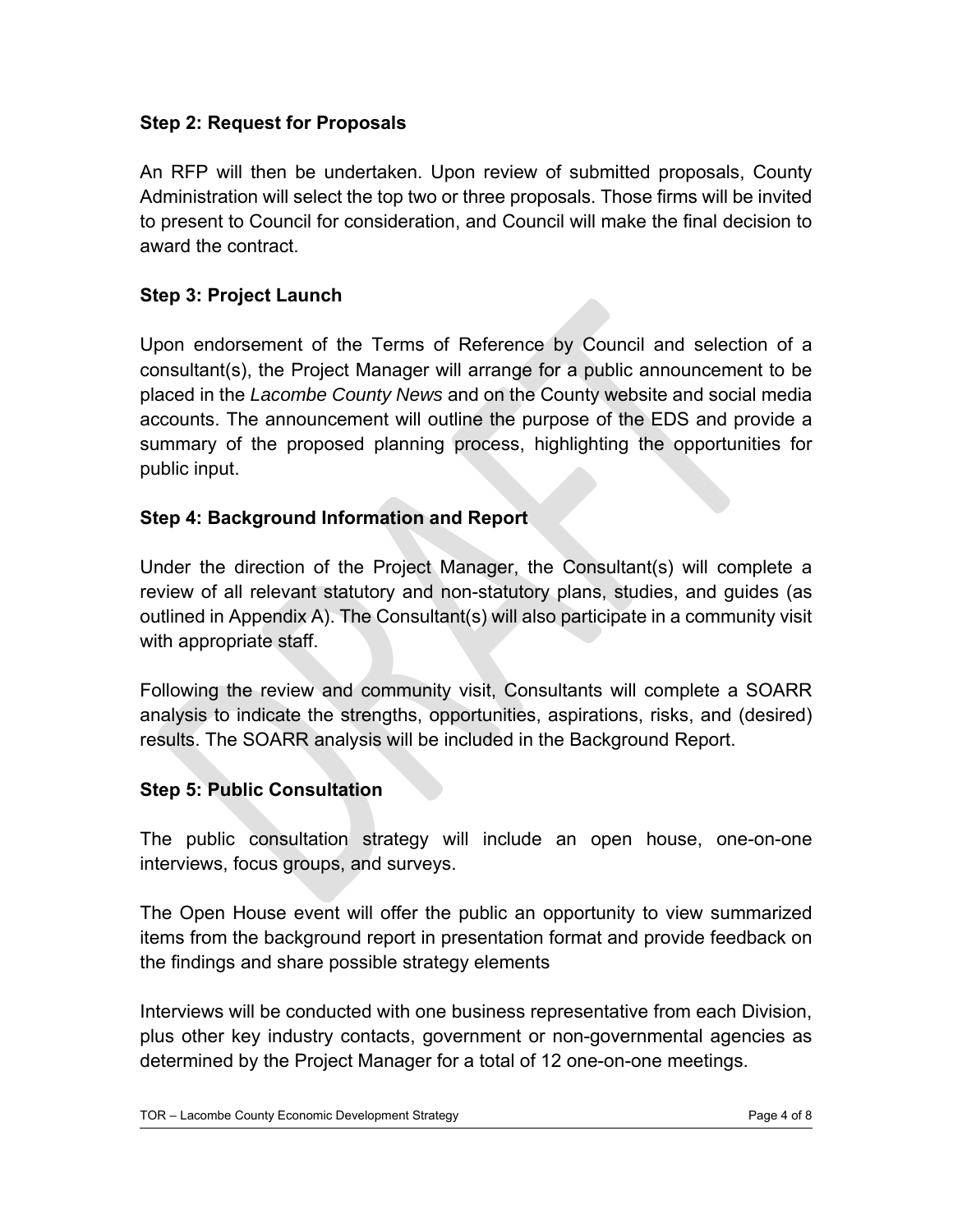Focus Groups will consist of council members, key industry segments (agriculture, oil & gas), regional partners (Tourism, Chamber of Commerce), governmental and non-governmental agencies. These stakeholders will comment on issues and considerations outlined in the background report and provide their views on possible strategy elements. These will take place either in person or virtually.

An online survey will be available on the County website along with the background report for those who are not able to attend in-person events. Hard copies of the survey will also be available at the County Office.

#### **Step 6: Issue Analysis**

The background report will be edited to include identified issues from input gathered through all stages and methods of public engagement. The expanded background report will be presented for review to the Project Manager to confirm the direction for the development of the draft EDS.

#### **Step 7: Council Review of Draft EDS**

A draft EDS will be prepared based on the information gathered from the general public, stakeholders (including governmental and non-governmental agencies), administration, and Council. The draft EDS will be presented to the Project Manager for review before presentation to Council for their consideration. Any necessary revisions will be made based on further direction from Council.

#### **Step 8: Public Review of Draft EDS**

Residents of the area, the general public, and other stakeholders (including governmental and non-governmental agencies) will be invited to comment on the draft EDS.

A news release will be prepared to highlight key aspects of the draft EDS and to announce that a public meeting will be held to review the draft EDS.

A summary of the draft EDS will be provided in the *Lacombe County News.* The draft EDS will also be posted on the County website and available at the County Office for review.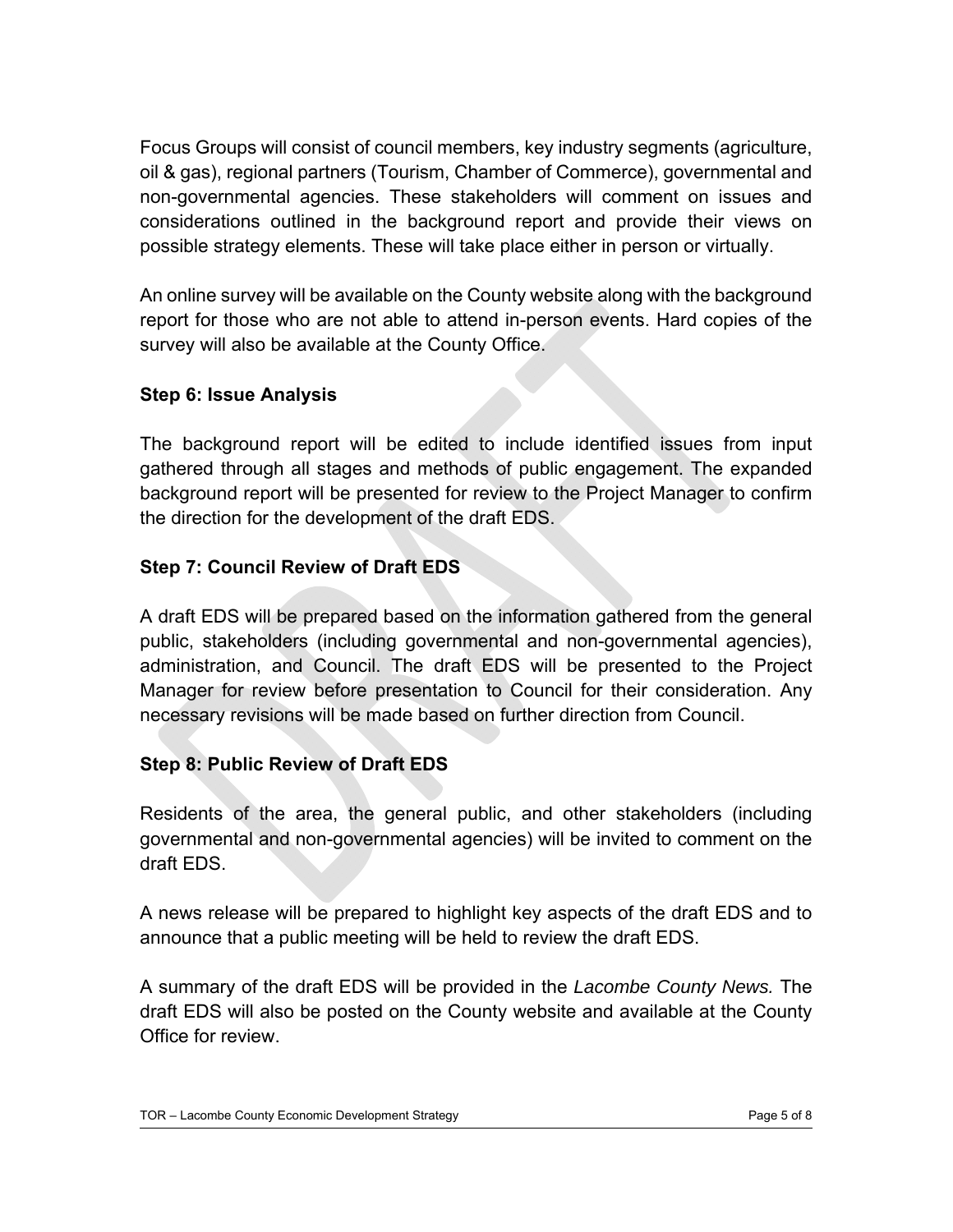A survey will be utilized to ask questions related to specific elements of the draft EDS, along with the opportunity to provide open-ended feedback. Feedback will also be accepted in hard copy at the County Office.

All comments received will be summarized into a report that will be presented to the Project Manager and then to Council. This report will also include suggestions for possible changes to the draft EDS based on input. Any necessary revisions will be made based on the direction of Council.

#### **Step 9: Council Endorsement of Finalized EDS**

Upon completion of the revised EDS, the Project Manager will present the final project to Council for their endorsement. The EDS will become an internal plan and will guide economic development activity in Lacombe County for the five years following Council endorsement. The EDS should undergo a formal review after five years. Each year it is expected that appropriate staff review activities, goals, and outcomes as outlined in the EDS for presentation updates to Council.

The adopted EDS will be posted on the County website and copies will be made available at the County Office. The Project Manager, with support from the Communications Co-ordinator, will prepare a final news release announcing Council's endorsement of the EDS. The EDS project completion will be communicated through the *Lacombe County News*, as well as County social media accounts.

## **Project Timeline**

| December 2021 | Presentation of TOR to Council             |
|---------------|--------------------------------------------|
| January 2022  | Request for Proposal published             |
| February 2022 | Proposal deadline                          |
| March 2022    | <b>Consultant presentations to Council</b> |
| March 2022    | <b>Consultant selection</b>                |
| March 2022    | Document review and community visit/tour   |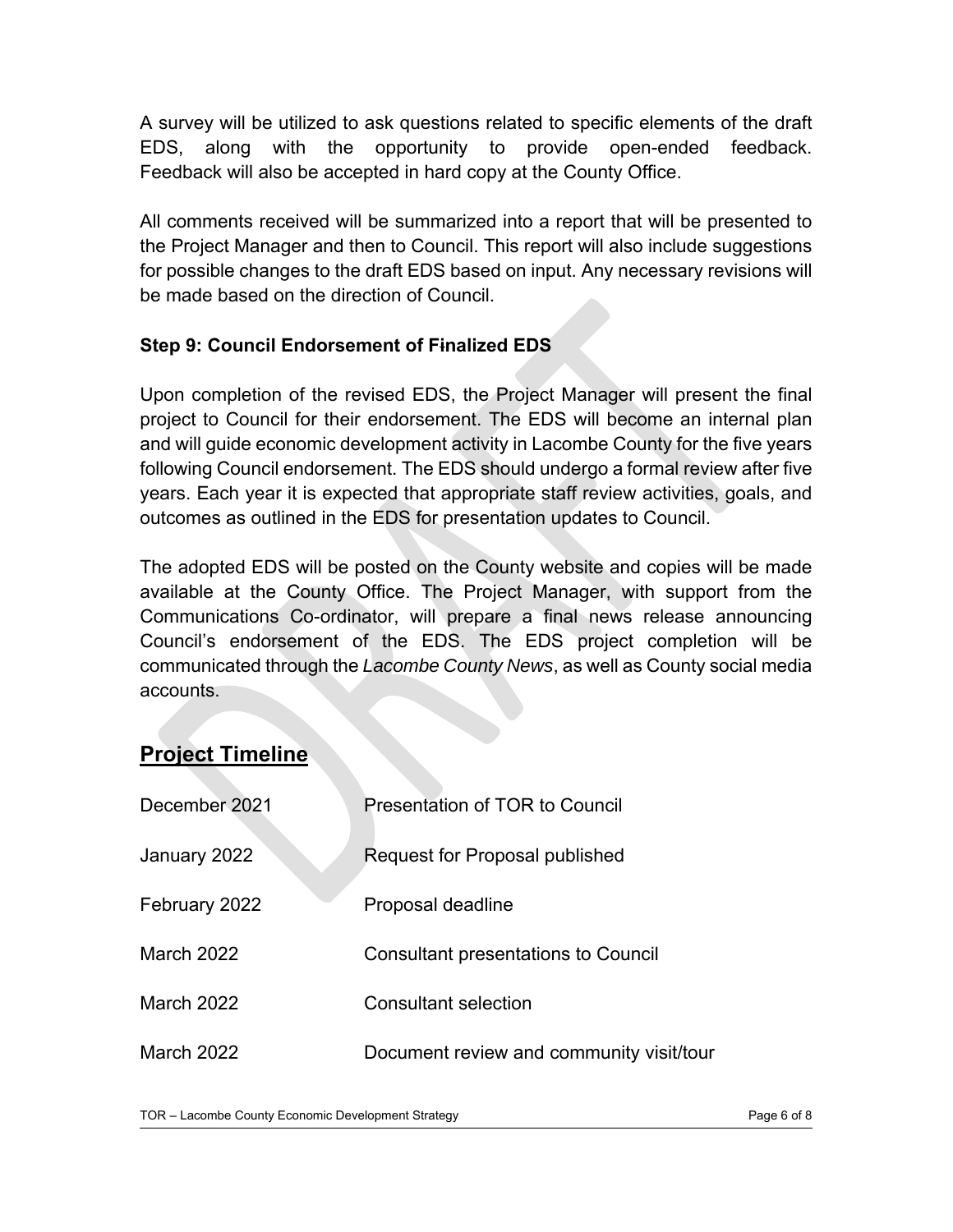| May 2022       | Delivery of background report        |
|----------------|--------------------------------------|
| May 2022       | Public consultation strategy begins  |
| September 2022 | Presentation of draft EDS to Council |
| October 2022   | Public review of draft EDS           |
| October 2022   | Update of EDS                        |
| November 2022  | <b>Final presentation to Council</b> |

During the project, scheduling and other issues may arise that will require some flexibility in the timeline. Revisions in the timeline will normally occur at the commencement of each phase in consultation with Council.

## **Project Budget**

A total of \$60,000 has been identified for project-related expenses and external consultant(s) services.

A minimum of \$5,000 of the proposal shall be reserved for advertising, public consultation, and print materials.